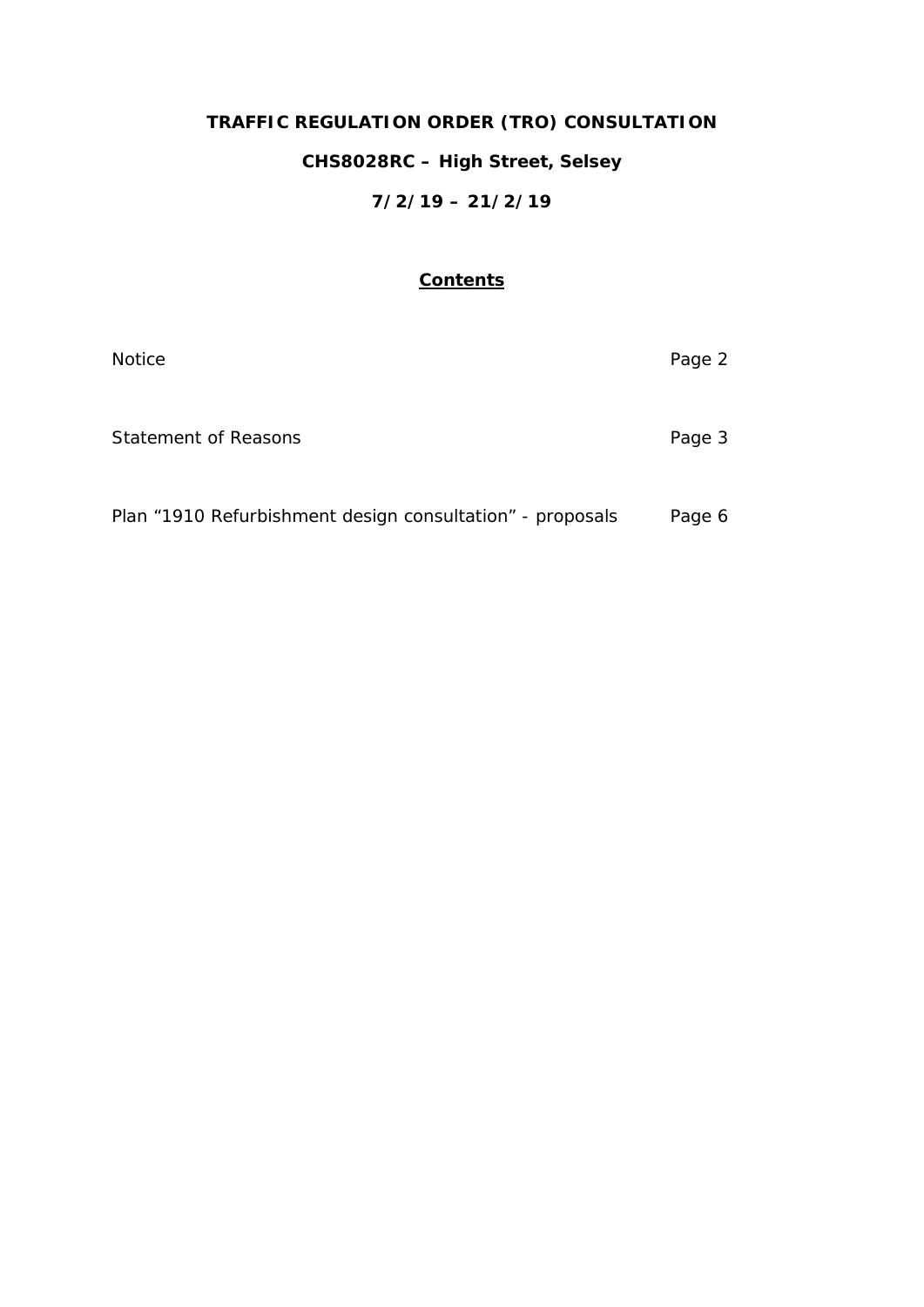#### **WEST SUSSEX COUNTY COUNCIL ROAD TRAFFIC REGULATION ACT 1984 - SECTION 23 SELSEY: HIGH STREET – PEDESTRIAN CROSSING PLACE**

**NOTICE** is hereby given that West Sussex County Council propose to remove the pedestrian crossing place on High Street Selsey south of Croft Way.

Full details of the proposals in this Notice can be viewed on our website [www.westsussex.gov.uk/tro.](http://www.westsussex.gov.uk/tro) The website includes a response form for comments or objections.

The documents may be inspected at West Sussex County Council, County Hall, Chichester, during normal office hours and at the Chichester Library, Tower Street, Chichester during normal library opening hours.

Any observations on the foregoing proposal may be made either via the response form on the website, in writing to: TRO Team, West Sussex County Council, The Grange, Tower Street, Chichester, PO19 1RH; or by e-mail to: [tro.team@westsussex.gov.uk.](mailto:tro.team@westsussex.gov.uk) to arrive not later than 21 February 2019

Library staff will NOT be in a position to answer questions on the proposal and all correspondence should be addressed to the undersigned, quoting reference no. TRO/CHS8028/RC. Only correspondence including a full name and address will be considered.

Dated this 7<sup>th</sup> day of February 2019.

Director of Law & Assurance County Hall, Chichester.

Ref:TRO/CHS8028/RC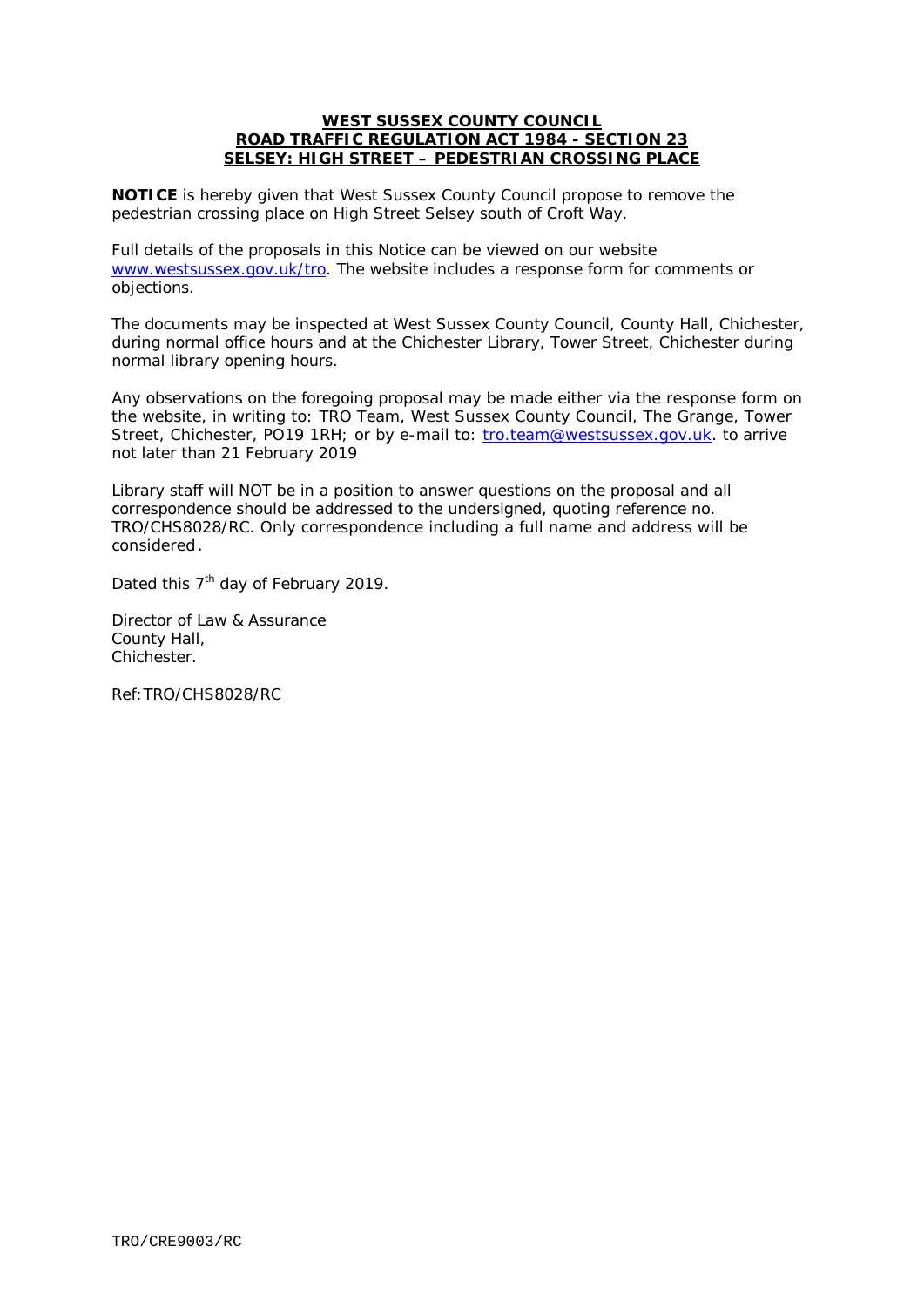#### **WEST SUSSEX COUNTY COUNCIL ROAD TRAFFIC REGULATION ACT 1984 - SECTION 23 SELSEY: HIGH STREET – PEDESTRIAN CROSSING PLACE**

### **STATEMENT OF REASONS FOR REMOVAL**

The County Council in exercise of their powers under the Road Traffic Regulation Act 1984, propose to remove the pedestrian crossing place on High Street, Selsey south of Croft Way.

The existing pedestrian crossing facility on High Street Selsey is not well observed by pedestrians who tend to cross the road elsewhere.

The nearby signalised junction just south of Malthouse Road is due for refurbishment and an opportunity has been identified to incorporate a controlled crossing point within this junction allowing the stand alone pedestrian crossing point to be removed.

The proximity of the standalone crossing to the signalised junction means traffic is stopped twice within a short distance.

As part of the signalised junction refurbishment the junction and crossing operation would have to be linked to reduce potential for people reacting to the wrong green signal. This would cause increased delays for pedestrians waiting at the crossing point for a green man and vehicles being held at the junction whenever the standalone crossing was being used by pedestrians.

The majority of pedestrians were observed crossing High Street opposite the pharmacy. It is believed that the incorporation of the crossing point within the refurbished junction, close to the pharmacy, will give pedestrians a controlled crossing point located on a proven desire line. This renders the existing standalone crossing unnecessary.

Drawing No:- 14354/005

shows the location of the crossing to be removed.

Director of Law & Assurance County Hall Chichester

7 February 2019